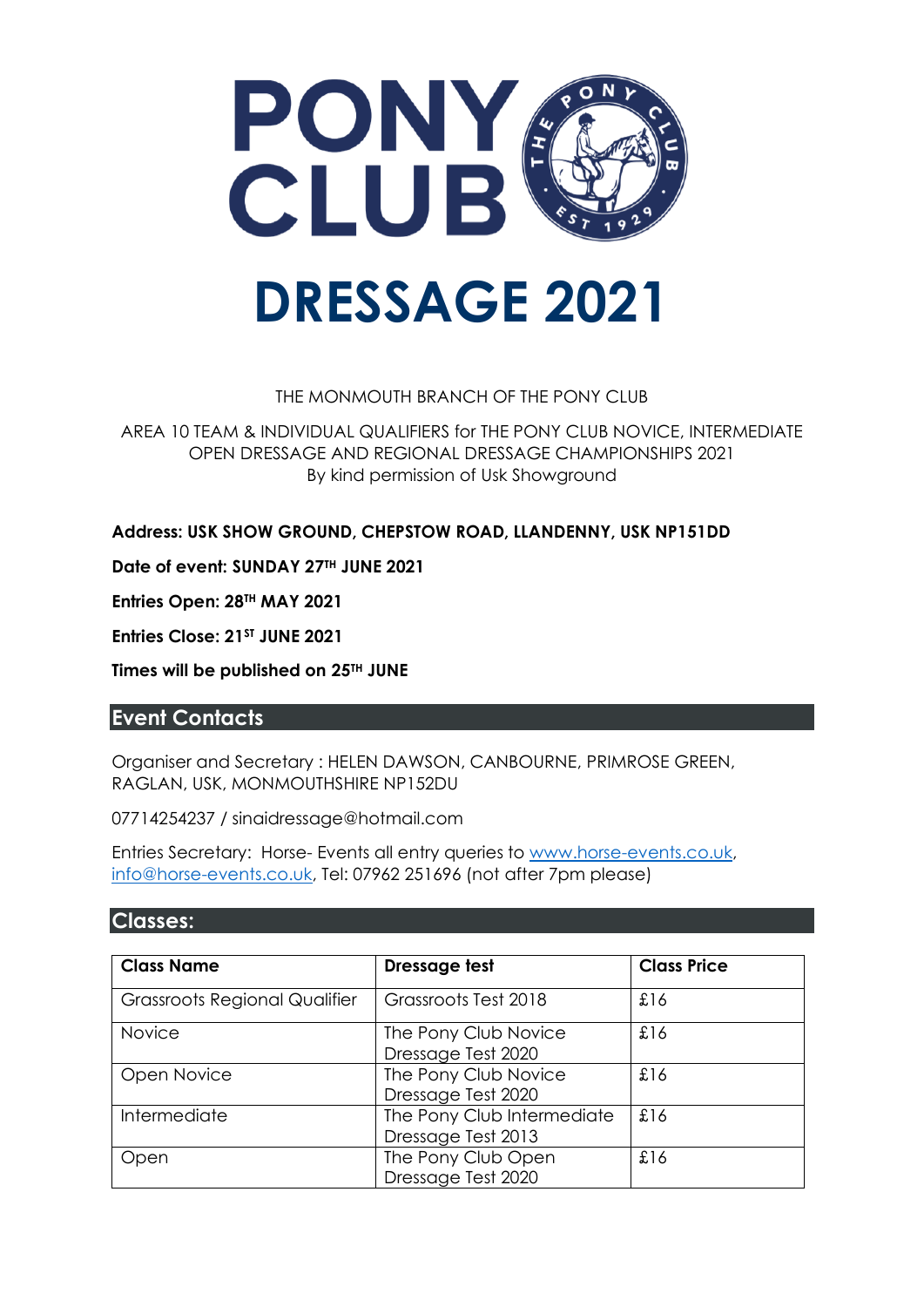| Grass roots warm up  | PC Introductory test 2019 | £12 |
|----------------------|---------------------------|-----|
| Novice warm up       | PC 90 Eventing Test 2013  | £12 |
| Intermediate warm up | PC 100 Eventing test 2015 | £12 |
| Open Warm Up         | PC 110 Eventing Test 2010 | £12 |

### **ENTRIES:**

All entries should be made online using [www.horse-events.co.uk](http://www.horse-events.co.uk/).

For Pony Club entries you will need your membership number & Branch/Centre to enter a qualifying class.

Horse and rider changes before the closing date can be made online by logging into your Horse Events account and editing your entry under the 'my booking' tab.

If you need to cancel an entry or change a class before the closing date please email [info@horse-events.co.uk.](mailto:info@horse-events.co.uk)

IF YOU HAVE ANY DIFFICULTIES ENTERING ONLINE PLEASE DO NOT HESTITATE TO CONTACT HORSE- EVENTS

Email: [Info@horse-events.co.uk](mailto:Info@horse-events.co.uk) or Tel: 07962251696 not after 7pm

All entries are subject to a non-refundable booking fee as stated online.

### **Substitutions**

After the closing date for substitutions may only be made as per P.C. Dressage Rules 2020.

Please email your changes after the closing date to: sinaidressage@hotmail.com *(If you have decided to use Horse Events to process your times the email here will be [info@horse-events.co.uk\)](mailto:info@horse-events.co.uk)*

SUBSTITUTIONS a) Area Competitions – after the closing date for declarations, no substitutions may be made of horses or riders except in cases of illness, lameness or other unavoidable circumstances which must be certified in writing by the District Commissioner or his appointed representative. In such a case: i. If a horse has to be substituted an alternative rider may be nominated. ii. If a rider has to be substituted an alternative horse may be nominated. iii. If a Branch enters two teams under Rule 39, substitution may be made from one team to the other.

### **Withdrawals & Refunds**

Full refunds will be given up until the closing date of the competition.

After the closing date no refunds will be made without a Doctors or Vets certificate produced no later than 24 hours after the event. If produced after this no refunds will be given.

Refunds where due after the closing date are subject to an admin fee.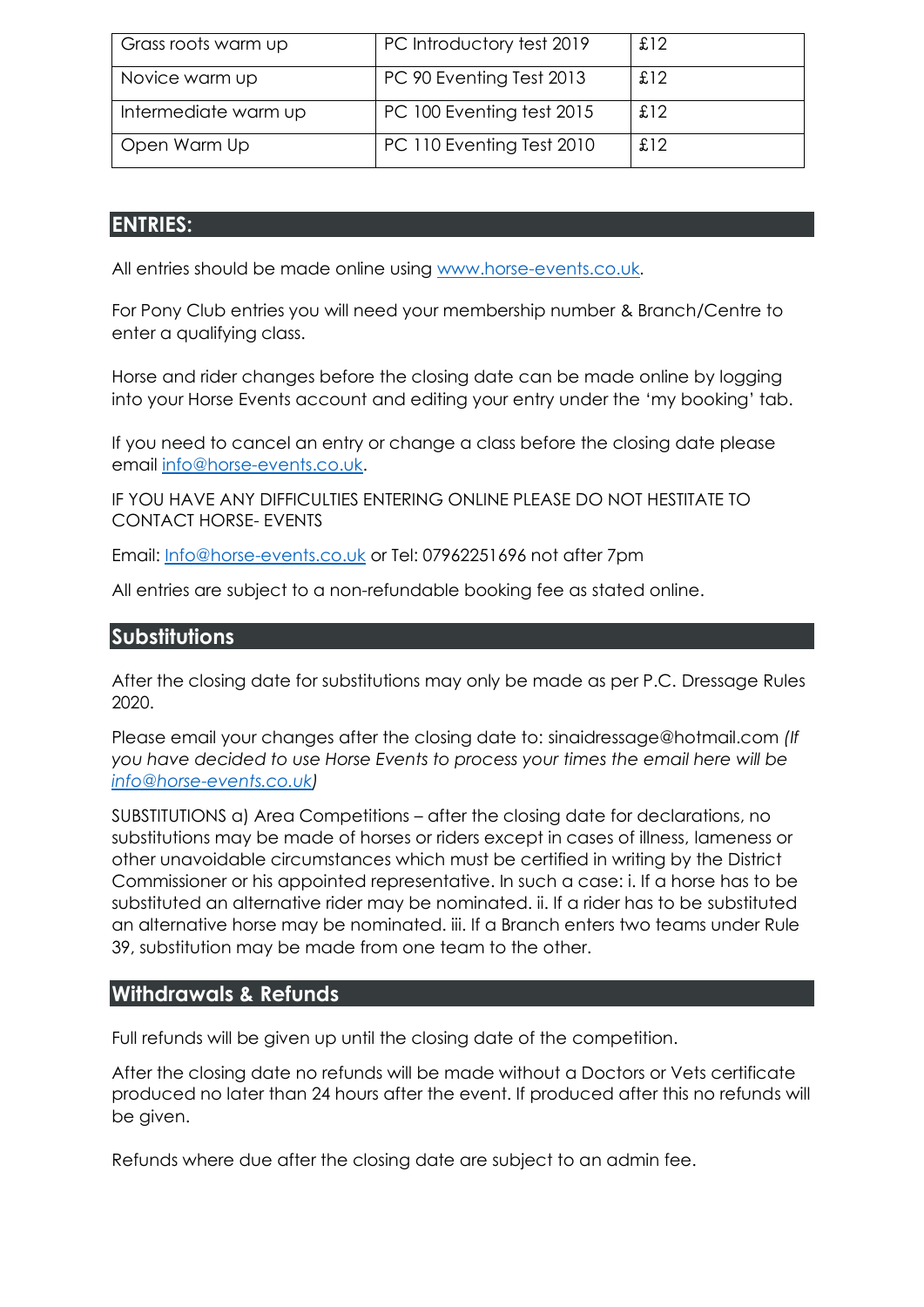WITHDRAWALS (ALL COMPETITIONS & CHAMPIONSHIPS) If a Branch or Centre withdraws a team or individual prior to the closing date for a competition, a full refund of entry and stabling fees will be made, less an administration charge. Withdrawals after the closing date for a competition will not be refunded except on production of a vet certificate or medical certificate.

ABANDONMENT (ALL COMPETITIONS & CHAMPIONSHIPS) In the event of a competition being abandoned, for whatever reason, a refund of 50% of the entry fee will be given. In such an instance the refund process will be communicated and must be followed.

## **Prizes & Prize Giving:**

### **Eligibility:**

Please refer to Rule 38 of the 2020 Dressage Rule Book plus Additional Eligibility for 2021.

All rules are available at - <https://pcuk.org/officials/rulebooks/>

# **ENTRY CONDITIONS:**

- To be run in accordance with Pony Club Dressage Rules 2020
- Please ensure your members comply with 2021 eligibility, hat tagging, body protector and medical armband rules and responsible adult present.
- Please provide your own bridle or back numbers
- Late entries may be accepted at the organiser's discretion.
- Queries may only be raised via the Secretary by the DC or their appointee. Protests / objections will be managed as per Rule 5.
- No horse will be allowed to compete at 2 levels over the weekend, but riders are welcome to enter Non Area Classes on different horses / ponies, subject to eligibility.
- Photographic Rights competitors and their parents/guardians have given permission for any photographic and/or film or TV footage taken of persons or horses/ponies taking part in Pony Club events to be used and published in any media whatsoever for editorial purposes, press information or advertising by or on behalf of the Pony Club and/or Official Sponsors of the Pony Club.
- A valid passport and vaccination record must accompany the horse/pony to this event and must be available for inspection if required by event officials. Vaccinations must be in accordance with the Pony Club Dressage Rule Book 2020.

### **LEGAL LIABILITY:**